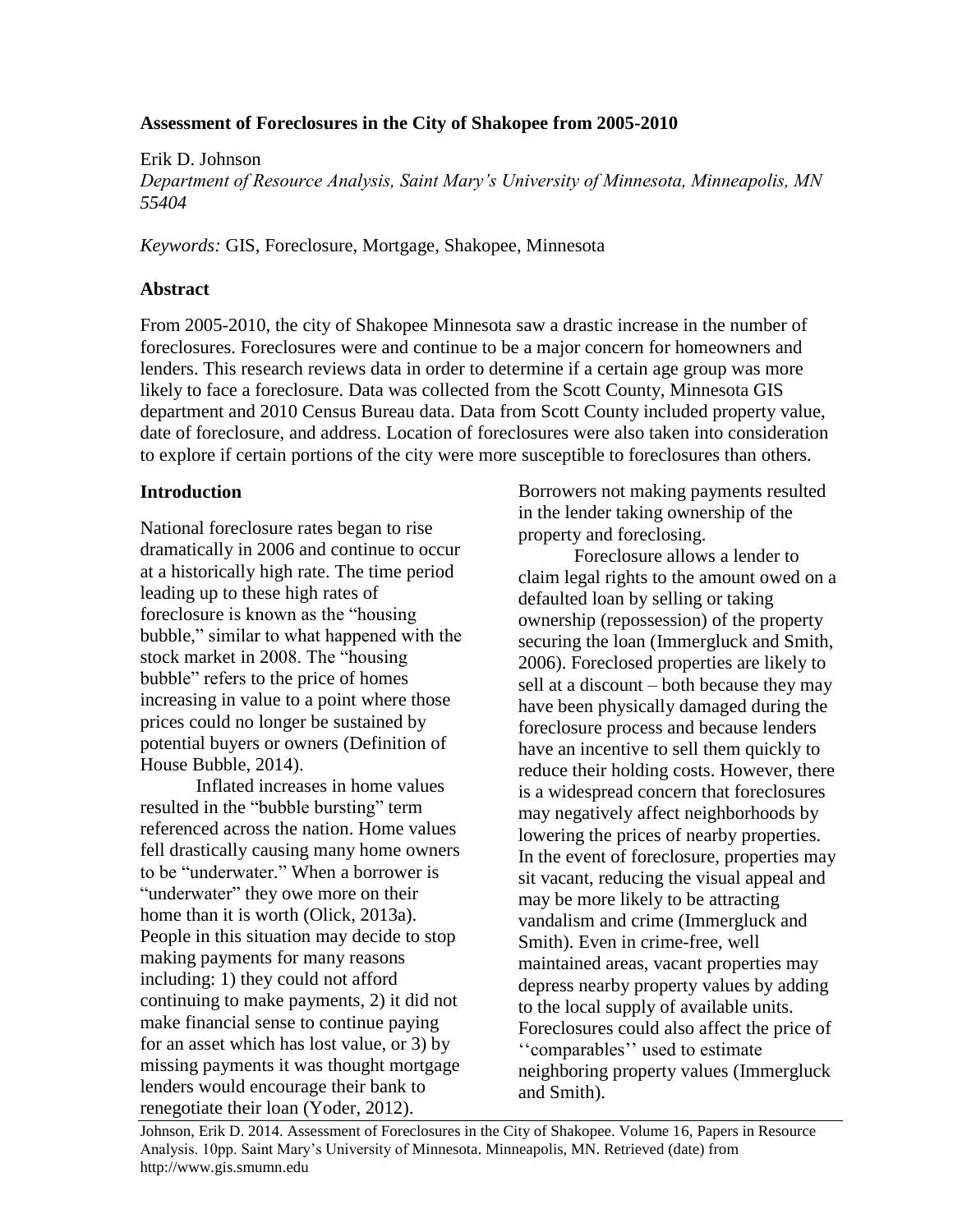Reduced property values resulted in the increase in foreclosures, crime, and vacant properties in many cities across America. Some cities were affected more than others. In 2013, Indianapolis had the highest percentage of vacated properties at 31.8% (Sauter, 2013). The downturn in the housing market also affected economic growth. Consumer spending in general and a dramatic decrease in new constructions led to an increase in unemployment. This cycle creates a large "multiplier effect" for the negative economic impacts of foreclosures (Anonymous, 2011a).

Shakopee, a suburb southwest of Minneapolis, is a community that experienced expansive growth in the early 2000's. Table 1 illustrates the total population of Shakopee in 2010. This was an 79.15% increase in population from 2000 when the population was 20,695 (Anonymous 2014b).

Table 1. Population change in Shakopee from 2000- 2010.

| Shakopee,<br>Overview      | 2010<br><b>Census</b> | 2000<br><b>Census</b> |        | 2000-2010 Change |
|----------------------------|-----------------------|-----------------------|--------|------------------|
| Total<br><b>Population</b> | 37,076                | 20.695                | 16.381 | 79.15%           |

This study analyzes foreclosure trends and age groups affected by the collapse of the house lending bubble. To analyze who was most affected, this study focused on the age of the population in Shakopee area census tracts as well as the total number of foreclosures from 2005– 2010.

The date range chosen for this study was based on the timeline of the foreclosure crisis. In 2006, home prices peaked nationally (Anonymous, 2011b) Using data from 2005 an example of market growth can be established. In 2009, the government began a mortgage modification program. By the end of 2010 this had resulted in 3.4 million loan alterations (Anonymous, 2011b).

The expansive growth in population resulted in a significant increase in the number of total housing units in the area. The mortgage environment was favorable for high risk mortgages such as subprime, adjustable rate, and government subsidized mortgages. These loans were given in record number to over-extended, under qualified borrowers (Issa, 2010). This increased demand for homes resulted in more available housing from 8,361 in 2000 to 13,962 in 2010, a 66.99% increase (Anonymous, 2014b).

The following statistics are derived from Amromin and Paulson, 2010. Subprime mortgages amounted to \$35 billion or 5% of total originations in 1994, to \$600 billion or 20% of total originations in 2006. Also, default rates on subprime mortgages were much higher than the default rates on traditional mortgages. For example, among prime loans made in 2005, 2.2% were 60 days or more overdue 12 months after the loan was made. For loans made in 2006, this percentage nearly doubled to 4.2%, and for loans made in 2007 it rose by another 20 percent, reaching 4.8%. By comparison, the percentage of subprime loans that had defaulted after 12 months was 14.% for loans made in 2005, 20.5% for loans made in 2006, and 21.9% for loans made in 2007 (Amromin and Paulson, 2010).

With wide-scale subprime mortgages during this time period, assumptions were made to include subprime types of financing. Borrowers who would not qualify for a conventional mortgage would have to apply for a subprime mortgage. Subprime borrowers are more likely to be over extended on their mortgage. If negative changes occurred, the borrower may not have the ability to continue making mortgage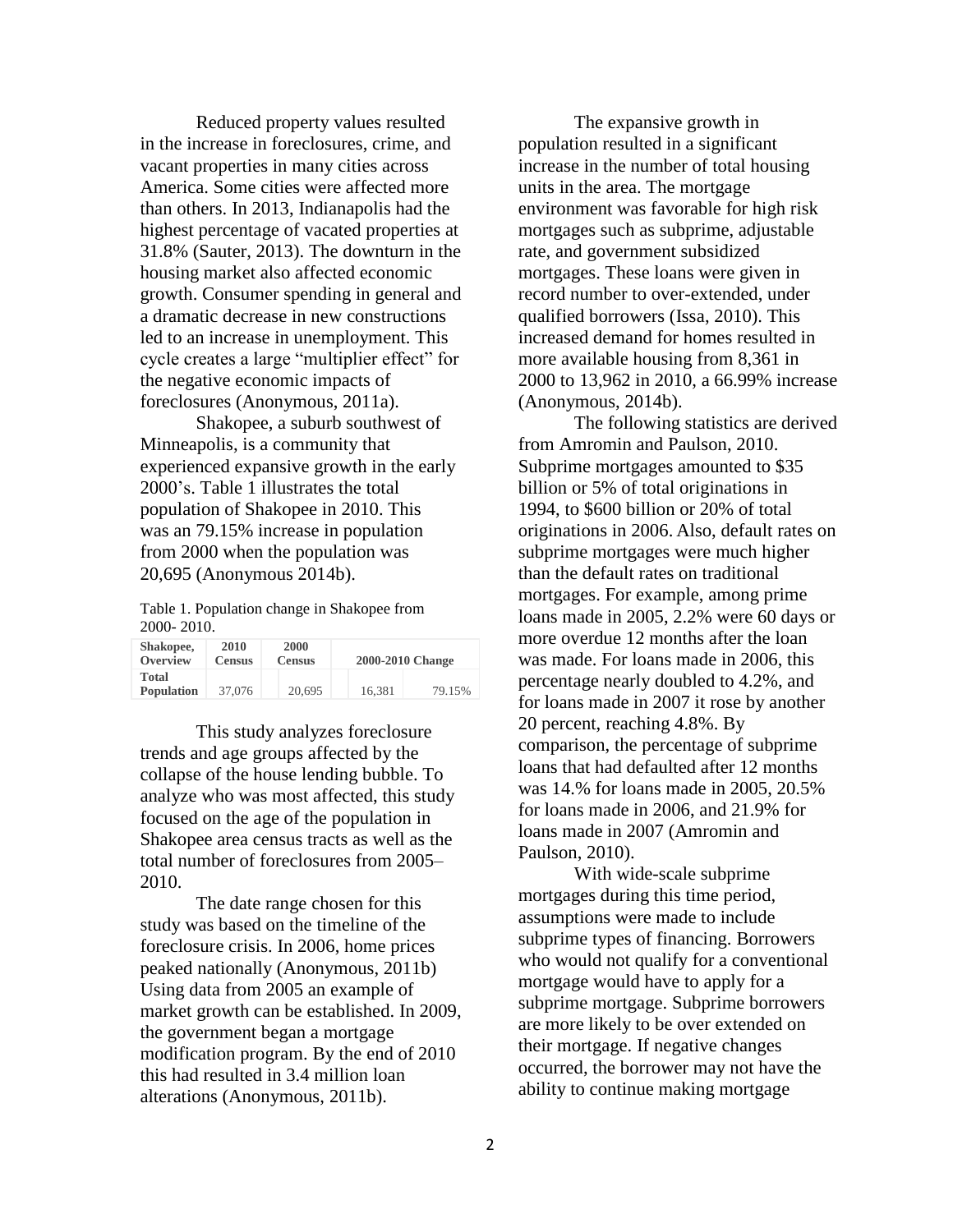payments. This would result in the bank foreclosing on the property.

Many papers have been written to discuss the reason for the collapse of the housing market and to assign blame to who is responsible. Darrel Issa, the US representative from California's 49<sup>th</sup> congressional district, contends the housing and financial meltdown were a result of government interaction into the private market (Issa, 2010). Eugene Robinson made the argument the "foreclosure mess" was a result of arrogant, greedy lenders (Robinson, 2010). This research does not focus on the cause of the collapse, but rather is intended to analyze the location and age of populations in census tracts most affected by foreclosures over the time period of 2005-2010.

### **Methods**

### *Data Collection*

Data used in this study was acquired from various sources. Foreclosure data was acquired from the Scott County, Minnesota GIS Department. Foreclosure data was collected by quarter so yearly totals could be used in the analysis. Census tract demographic age data were acquired from the 2010 Census Bureau. Environmental Systems Research Institute (ESRI) community analyst was used for 2000 and 2010 census data as well as average home value and average 2012 household income.

#### **Data by Category**

The date of foreclosures were used to show the increase or decrease in foreclosures between the years of 2005- 2010. Data associated with foreclosures were input into an Excel spreadsheet. A .kml file was created based off of spreadsheet information and was mapped in Google Earth for identification and mapping purposes.

Census data were acquired from the federal census website. The age analysis for the study focuses on three age groups. The first group consisted of people aged 20-39, the  $2^{nd}$  group aged 40-59, and the  $3<sup>rd</sup>$  group aged 60-85+.

The  $1<sup>st</sup>$  age group was people in the 20-39 age range. An assumption was made they were living in their  $1<sup>st</sup>$  or  $2<sup>nd</sup>$  home. Also this age group is the youngest; hence they have not been in the work force as long as other age groups. It can be assumed this age group would also have a lower net worth than the people in the other age groups.

The  $2^{nd}$  age group was people in the 40-59 age range. This age group was used since these homeowners generally have their family established and likely to have a mortgage. This demographic is more likely to have a higher paying job than the 20-39 year olds since they have had more years in the workforce (Thomas, 2010).

The  $3^{rd}$  group was people aged 80-85+. This group is close to retirement or already retired (Langfield, 2012). They are the most likely to have their mortgage paid off (Olick, 2013b). However, there are statistics supporting older Americans in this age group are susceptible to foreclosure as well (Brown, 2012). This is due to many in this demographic being on a fixed income. If economic conditions change and they are put in a position where their mortgage payment increases or they do not have the resources or ability to pay more money each month to stay in their home.

It is important to note that not all of the people in these age ranges are homeowners. However, Table 2 shows the percentage of homeowners in the United States. Data from the 2010 census shows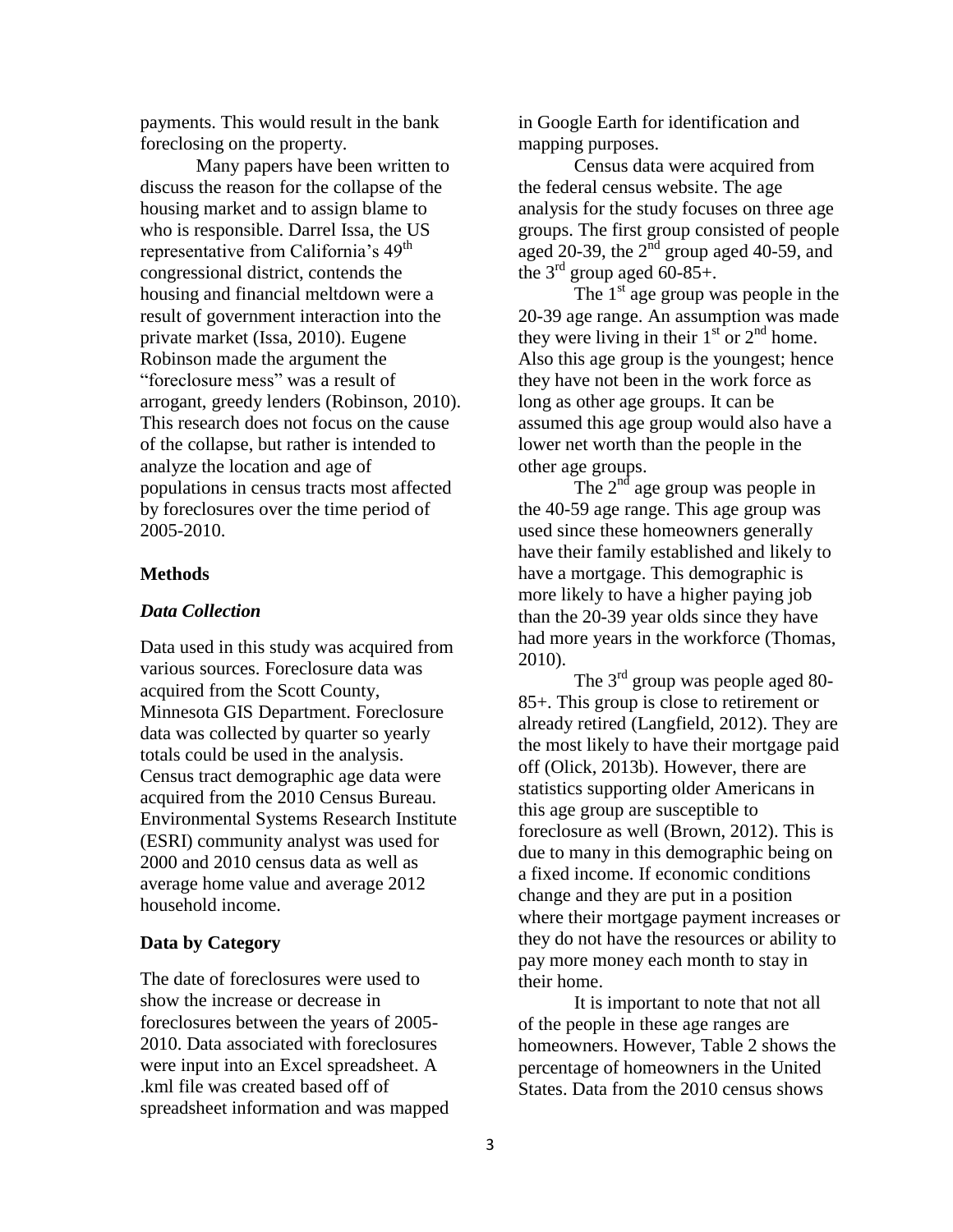the percentage of homeowners in Shakopee 78.3% (Anonymous, 2010). The percent of homeowners in Shakopee is significantly higher than the national average and was calculated by dividing the number of owner-occupied housing units by the number of occupied housing units (Anonymous, 2010a).

To establish the estimated homeownership rate for each age group the percentages which made up each age group in Table 2 were added together and then divided by 3. To compensate for the 12% higher homeownership rate in Shakopee the average was adjusted in the following manner. Three percent was added to the 20-39 group, 4.5% were added to the 40-59 group and 4.5% were added to the 60-85+ group. Since the homeownership average of the 40-59 and 60-85+ age group was almost twice as much as the 20-39 age group a higher percentage was added to the two older age groups. Therefore homeownership rates for each age group are as follows. 20-39 age group 46.2%, 40-59 age group 78.1% and the  $60-85+$  age group  $83.1\%$ 

|  | Table 2. United States homeowner rates. |
|--|-----------------------------------------|
|--|-----------------------------------------|

|                 | <b>Homeownership Rate</b> |       |       |  |  |
|-----------------|---------------------------|-------|-------|--|--|
|                 | 2010                      | 2000  | 1990  |  |  |
| $15 - 24$       |                           | 17.9% | 17.1% |  |  |
| $25 - 34$       |                           | 45.6% | 45.3% |  |  |
| $35 - 44$       |                           | 66.2% | 66.2% |  |  |
| $45 - 54$       |                           | 74.9% | 75.3% |  |  |
| $55 - 64$       |                           | 79.8% | 79.7% |  |  |
| 65-74           |                           | 81.3% | 78.8% |  |  |
| $75+$           |                           | 74.7% | 70.4% |  |  |
| <b>US</b> Total | 65.1%                     | 66.2% | 64.2% |  |  |

## **Analysis/ Discussion**

Figure 1 shows the total value of real estate foreclosed on from 2005-2010. This

graph shows that the highest accumulated value of foreclosures occurred in 2008.



Figure 1. Total value of real estate foreclosed on per year.

Figure 2 shows the total number of housing units foreclosed between 2005- 2010. Between 2005-2008, a dramatic increase in the total number of foreclosures was noted. Similar to Figure 1, 2008 had the highest number of foreclosures.



Figure 2. Total number of foreclosures per year.

In 2010, the total number of foreclosures spiked back up to 314 (Figure 2). During 2009 the total was 229, a 27% increase. In Figure 1, the total value of real estate foreclosed did not increase by the same percentage amount. The total value in 2009 was \$51,825,000. There was an increase in 2010 to \$58,130,700, a mere 11% increase. The difference in the number of foreclosures compared to the total amount of real estate foreclosed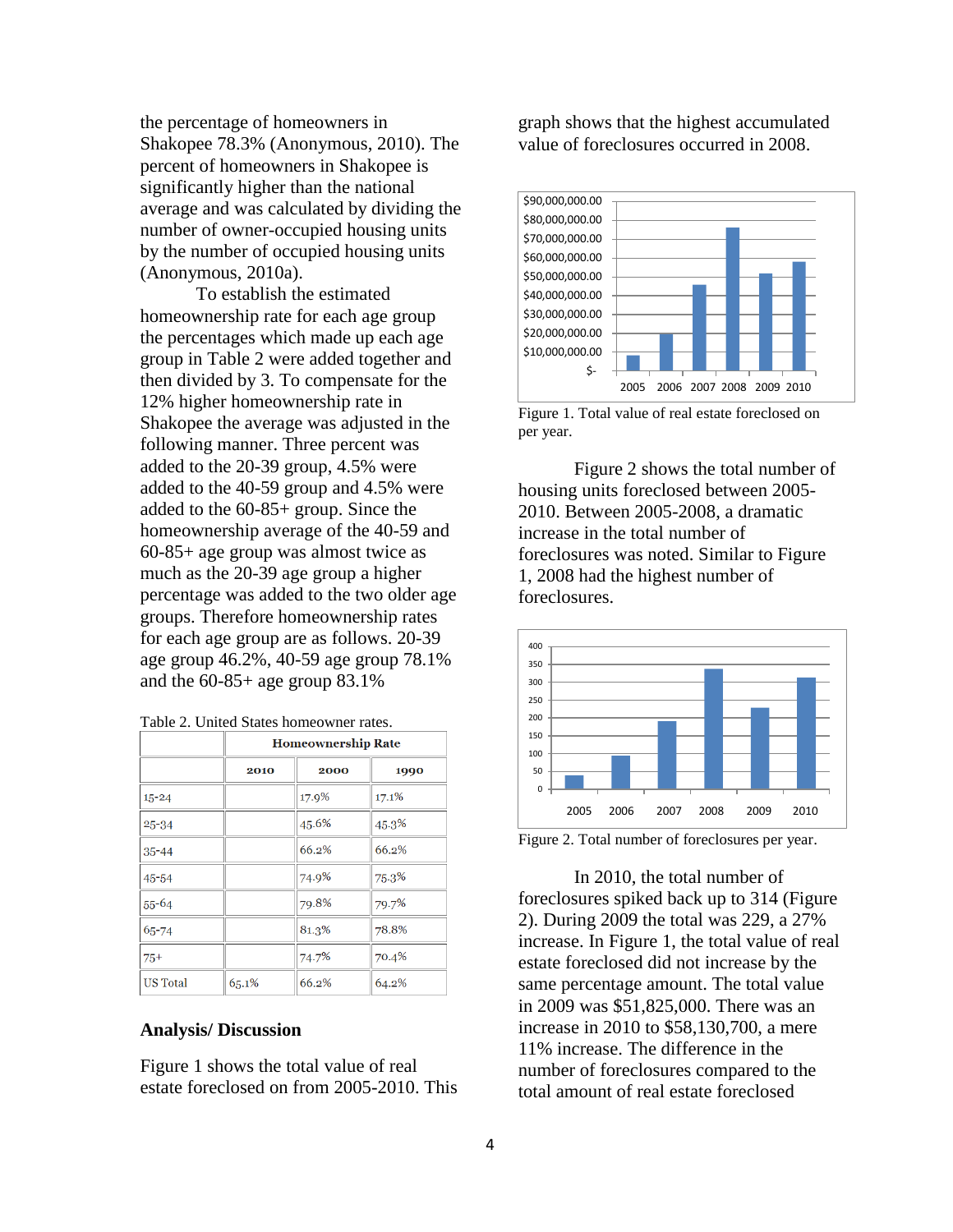corresponded to the decrease in home values from the height of the market values in 2007-2008 to when the market bottomed in 2010.



Figure 3. Average value of foreclosed home per year.

Figure 3 shows the average value of homes that were foreclosed. This graph shows the average value of a foreclosed home in 2005 was slightly over \$200,000.00 (Anonymous 2014c). The value of the foreclosed properties remained steady through 2006 with a spike in values in 2007. Figure 3 shows the value in foreclosed homes peaking in 2007 around the time of the housing "bubble burst." Following this, home values decreased dramatically from 2007-2008. The decrease in foreclosed home values continued through 2010 when the lowest value per foreclosed home used in this study was noted. The average value of homes which were foreclosed decreased from \$226,310.04 in 2007 to \$185,129.62 in 2010, an 18% decrease.

This decrease in home values and the increase in the number of foreclosures from 2009-2010 supports the earlier statement regarding people abandoning their homes and mortgages. At this time there likely was a high probability they owed more on their homes than the homes were worth.

This environment of paying more for a commodity – in this case a borrower's house – than it is worth, gave

borrowers the option of simply "walking away from their home." Borrowers who chose to walk away from their house rather than continue to make payments may have found that renting an apartment or home was more economical than continuing to make payments on the home they had purchased. Certain scenarios existed where a married couple may have only had one borrower on the loan even though both people worked. If there was only one person listed on a loan document, the couple could have walked away from the house and the person that was not on the mortgage could have applied for, and purchased a different home. Since there was only one person on the original mortgage, the original mortgagee would be the only one affected by the foreclosure. The other person, as long as they had sufficient credit and income to support a mortgage payment could have purchased another house.

One reason the decrease in home values had such an impact on people walking away from their home could be tied to the large number of subprime mortgages. Often times these mortgages included an adjustable rate mortgage (ARM) that offers the homeowners a lower interest rate which meant a lower payment. This allowed potential borrowers to purchase homes they may not have been able to purchase with a conventional mortgage. The interest rate on an ARM mortgage will adjust at a certain point depending on what type of ARM was chosen. Typically the lower interest rate will be fixed for a period of 3, 5, 7, or 10 years and will adjust to a new interest rate based on terms of the loan and what index the rate of the mortgage was tied to. Frequently, people would purchase homes with the assumption that the value of the home would increase and they would be able to refinance out of the subprime ARM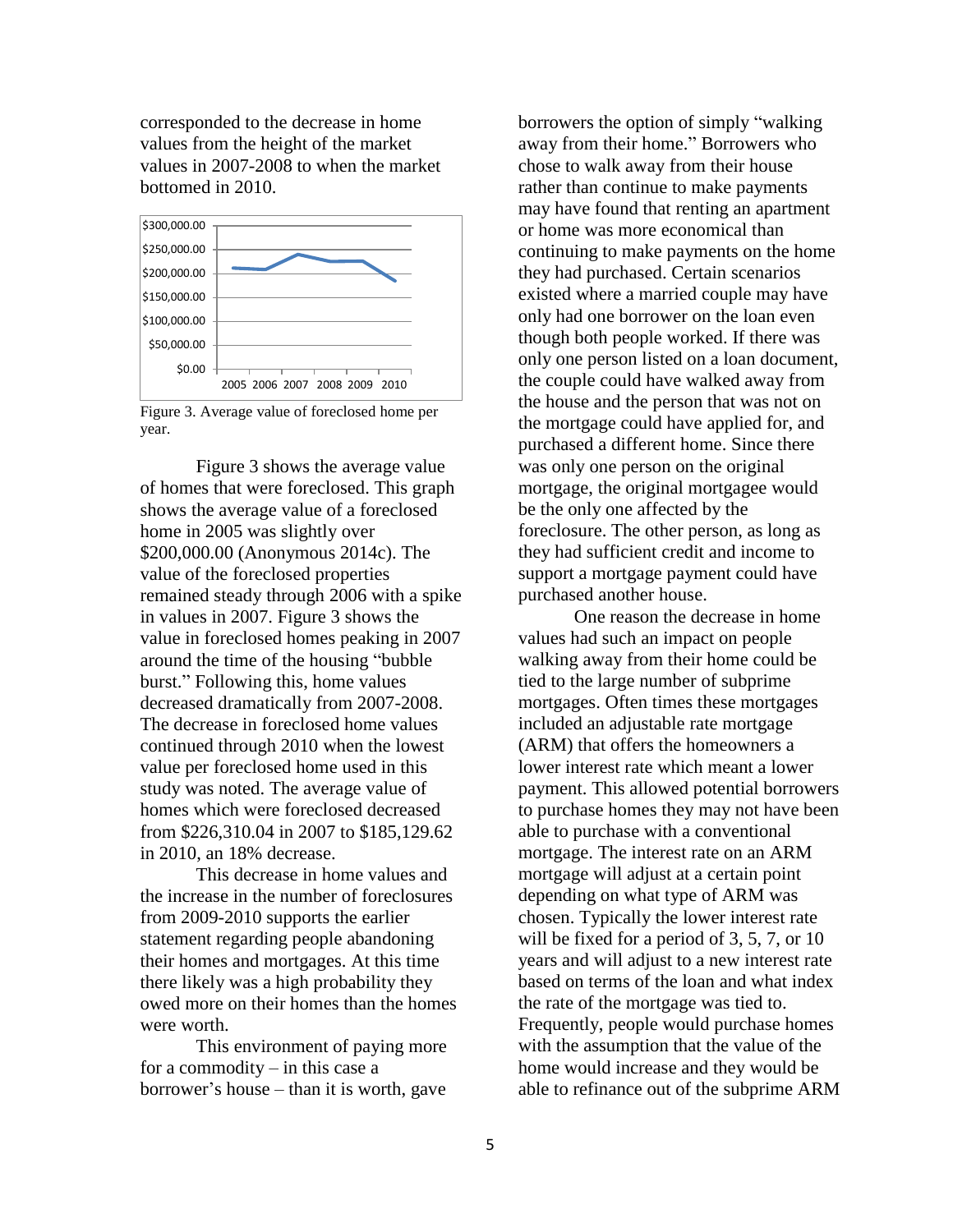into a more conventional mortgage. Subprime loans could be approved – in some cases for over 100% of the property's value. If this type of mortgage was obtained prior to 2007 the property would have lost a significant amount of value after 2007. These borrowers would be further "underwater" compared to borrowers who had made a down payment and had some equity in the property.

The conventional mortgage would generally have a fixed interest rate as well as a fixed payment. These types of mortgage also require a certain down payment to be made. This could be as low as 5% (Christie, 2013). Two important assumptions were: home values would continue to increase and interest rates would continue to stay low.

As Figure 4 illustrates, mortgage rates continued to decrease from 2008- 2010, largely due to the federal government's monetary policy (Heakal, 2013).



Figure 4. Mortgage rates from 2000- 2010 and declining from 8.75% to 4.475%. Chart adapted from www.escapesomewhere.com/rates.html.

The decrease in rates from 2008-2010 could have been a reason for the significant decrease in foreclosures from 2008 – 2009 (Figure 2). However, by 2010 foreclosure rates almost equaled the number in 2009. The fact home values decreased by such a large portion in such a short time meant many of these homeowners would not qualify for a

refinance regardless if they had a subprime or conventional mortgage. Mortgage lenders would not fund loans for properties where the value of the collateral, the house, was so much less than the money they would be borrowing to the homeowner.

The federal government offered refinance assistance programs, such as the Home Affordable Refinance Program (HARP). These programs helped a number of people that were willing to refinance and stay in their home. The down-side was borrowers were making payments based on the amount of the outstanding previous mortgage. This previous mortgage, in many cases, was considerably more than their home was worth. For most people, even though they may qualify for HARP it did not make financial sense.

Figure 5 shows the census tracts which make up the city of Shakopee.



Figure 5. Census tracts in Shakopee.

Census tracts 1, 2, and 6 are the largest and newest portions of the city. Tracts 3, 4, and 5 are made up primarily of historic Shakopee.

Since 1990, tracts 1 and 2 experienced the greatest number of new housing units. Tracts 3-6 experienced a larger building phase during the 1960's-1980's (Table 3). Tracts 3, 4, and 5 which represent the historic city were largely built prior to this time.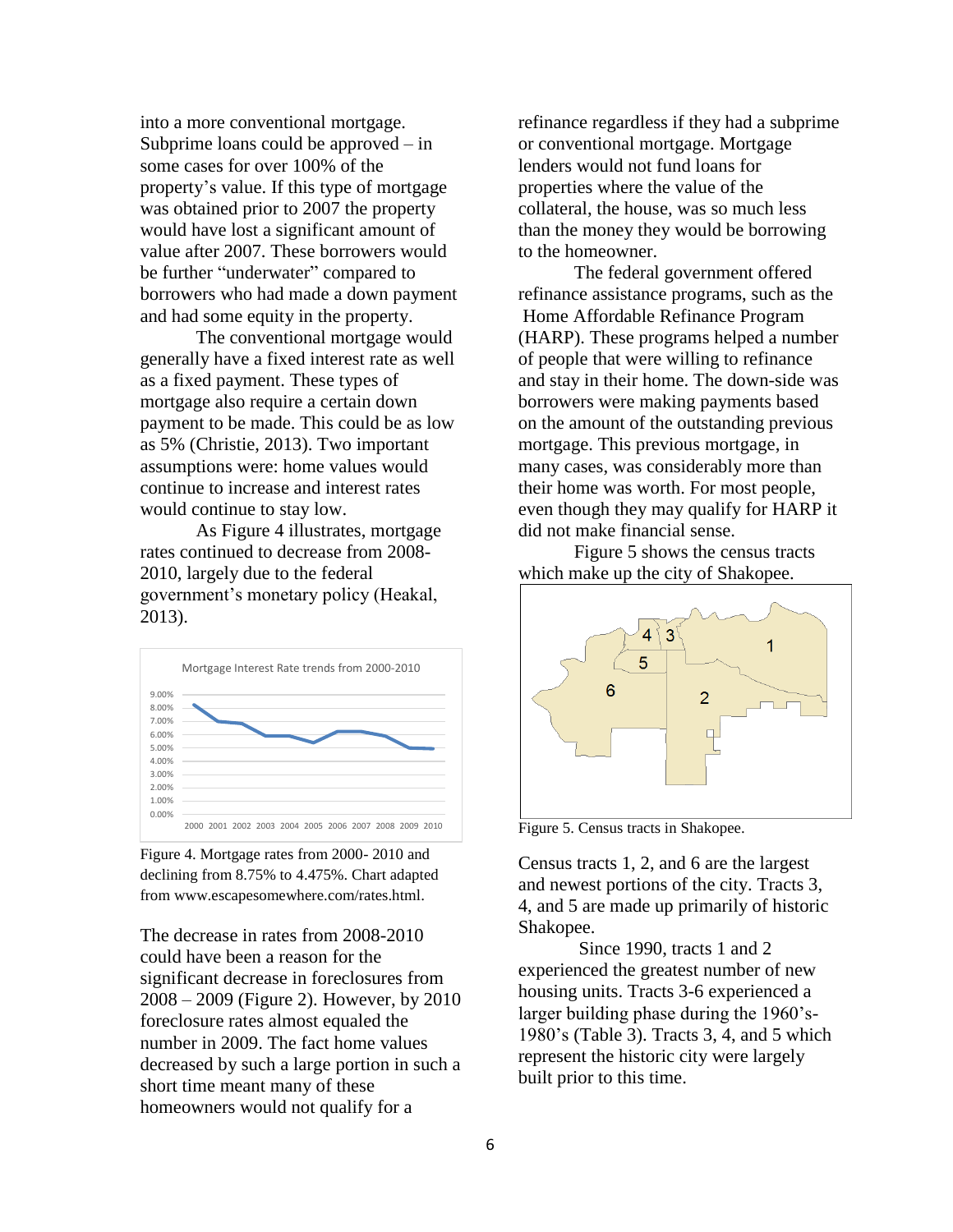Tract 6, although quite large, did not experience the same amount of growth. This could be due to the location of businesses and shopping in relation to this tract. The majority of commercial construction occurred in tracts 1 and 2.

| raone of rannoer or nomes came per cemsas tract. |       |       |       |       |       |       |  |
|--------------------------------------------------|-------|-------|-------|-------|-------|-------|--|
|                                                  | Built | Built | Built | Built | Built | Built |  |
|                                                  | 1960  | 1970  | 1980  | 1990  | 2000  | 2005  |  |
| Census                                           | to    | to    | to    | to    | to    | or    |  |
| Tract                                            | 1969  | 1979  | 1989  | 1999  | 2004  | later |  |
|                                                  | 116   | 333   | 311   | 1113  | 1467  | 260   |  |
| 2                                                | 52    | 173   | 311   | 1066  | 2063  | 532   |  |
| 3                                                | 176   | 242   | 228   | 141   | 111   | 24    |  |
| 4                                                | 242   | 85    | 124   |       | 96    | 29    |  |
| 5                                                | 187   | 246   | 214   | 714   | 147   | 57    |  |
| 6                                                | 67    | 252   | 96    | 174   | 120   | 47    |  |

Table 3. Number of homes build per census tract.

Figures 6, 7, and 8 illustrate the comparison of age groups from the 2000 census to the 2010 census. In the 20-39 age group, tract 3 and 5 saw a decline in the population. In general, tract 3 did not experience a large increase or decrease in any of the age groups. Tract 5 remained even in the 40-59 age group and saw a large increase in the 60-85+ group. This could be due to older people moving into the area. It could also be evidence the people included in the 2000 census had aged 10 more years by the 2010 census and were now included in the 60-85+ group. Data were not available to show how long people had been in their homes.

The largest increases occurred in tracts 1 and 2 where large numbers of housing units were built from 2000-2005 with thousands of new houses constructed. Other tracts saw building less than 200 per tract for the same time frame.



Figure 6. Population of 20-39 year olds per census tract.



Figure 7. Population of 40-59 year olds per census tract.



Figure 8. Population of 60-85+ year olds per census tract.



Figure 9. Number of foreclosures per census tract.

Figures 9 shows the range of foreclosures per census tract from 2005- 2010. Tracts 1 and 2 include the largest population and population increase from 2000- 2010. They also account for the highest number of foreclosures. However, proportionally speaking, the one tract that had the most unusual scenario was tract 5. In tract 5, 182 foreclosures occurred. This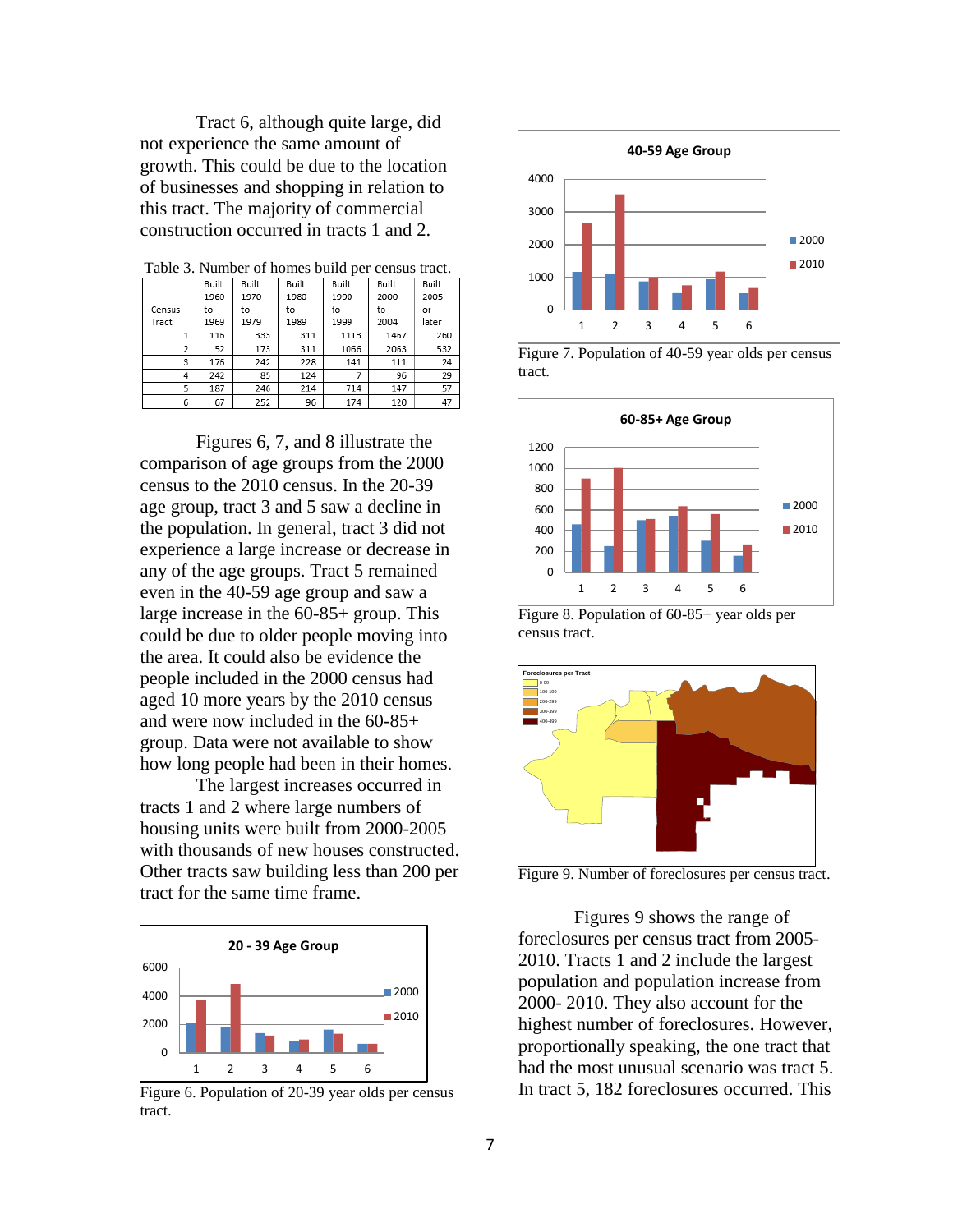tract accounts for 8.36% of the population of the city but accounted for 15.1% of the foreclosures. By comparison tract 1 had 19.78% of the population as well as 30.37% of the foreclosures. Tract 2 had over 400 foreclosures and accounted for 25% of the population along with 39.17% of the foreclosures. Tract 1or tract 2 did not have the same high ratio of foreclosures to total population as tract 5 did. This could be due to the older homes located in tract 5. This tract is in the middle of the city has been established for many more decades. The majority of the building in this tract took place from 1970- 2000. Land size of this tract is much smaller than tracts 1 and 2, so it is realistic the total number of housing units would be less. The building surge occurred in tract 1 and 2 from 2000-2004. These new homes would likely have higher values than the existing home in tract 5. The lower home values in tract 5 may attract a different clientele than the new constructions occurring in tracts 1 and 2. The borrowers in tract 5 may not have the same financial resources as compared to borrowers in other tracts which is why they may be looking at less expensive homes. If this is the case, it could account for the higher foreclosure rate in tract 5.

Table 4 outlines the breakdown of population per census tract as well as the approximate number of homeowners per age group based on the percentages outlined earlier and lastly, the foreclosure rate experienced by each of the age groups. To complete this table, the number of foreclosures per age group had to be estimated. The 20-39 age group was estimated at 50%, the 40-59 age group at 30% and the 60-85+ at 20%. These percentages were established by taking into the account the generalities of each age group, outlined prior, and believing the younger age group was more

susceptible to foreclosure than the older age groups.

In 2010, there was 314 foreclosures in Shakopee. Using the estimated foreclosure rates it was determined the 20-39 age group had the highest percentage of foreclosures; this was then followed by the 60-85+ age group, and lastly the 40-59 age group.

|       |  |  | Table 4. Age breakdown and foreclosure rate in |  |
|-------|--|--|------------------------------------------------|--|
| 2010. |  |  |                                                |  |

| <b>Age Group</b>                  | $20 - 39$                   | 40-59 | $60 - 85 +$ |  |
|-----------------------------------|-----------------------------|-------|-------------|--|
| Total population per age group    | 12809                       | 9791  | 3882        |  |
| Percent of Homeowners             | 46.2%                       | 78.1% | 83.1%       |  |
| Number of Homeowners              | 5918                        | 7647  | 3226        |  |
| <b>Estimated Foreclosures</b>     | 157 (50%) 94 (30%) 63 (20%) |       |             |  |
| <b>Estimated Foreclosure Rate</b> | 2.65%                       | 1.23% | 1.95%       |  |
|                                   |                             |       |             |  |

### **Conclusion**

The purpose of this paper was to analyze the foreclosure environment in Shakopee Minnesota from 2005-2010. From the data collected, it is clear there were certain areas of the city that were more affected by the economic slowdown and the housing bubble than others. No tract in Shakopee went unscathed from foreclosures. In total, there were 1205 foreclosures from 2005-2010. Based on the age data, it can be concluded the 20-39 age group had the highest foreclosure rates of the groups examined. Further examination revealed the 20-39 age group found in tract 5 the highest foreclosure rate compared to other tracts and age groups. The 20-39 age group also declined in tract 5 during this time. The reason for the decline could have happened for various reasons. It is likely foreclosures played a part in the decrease of the 20-39 age group from tract 5. Tract 5 had the highest percentage of foreclosures per housing units in the city during this time.

#### **Acknowledgements**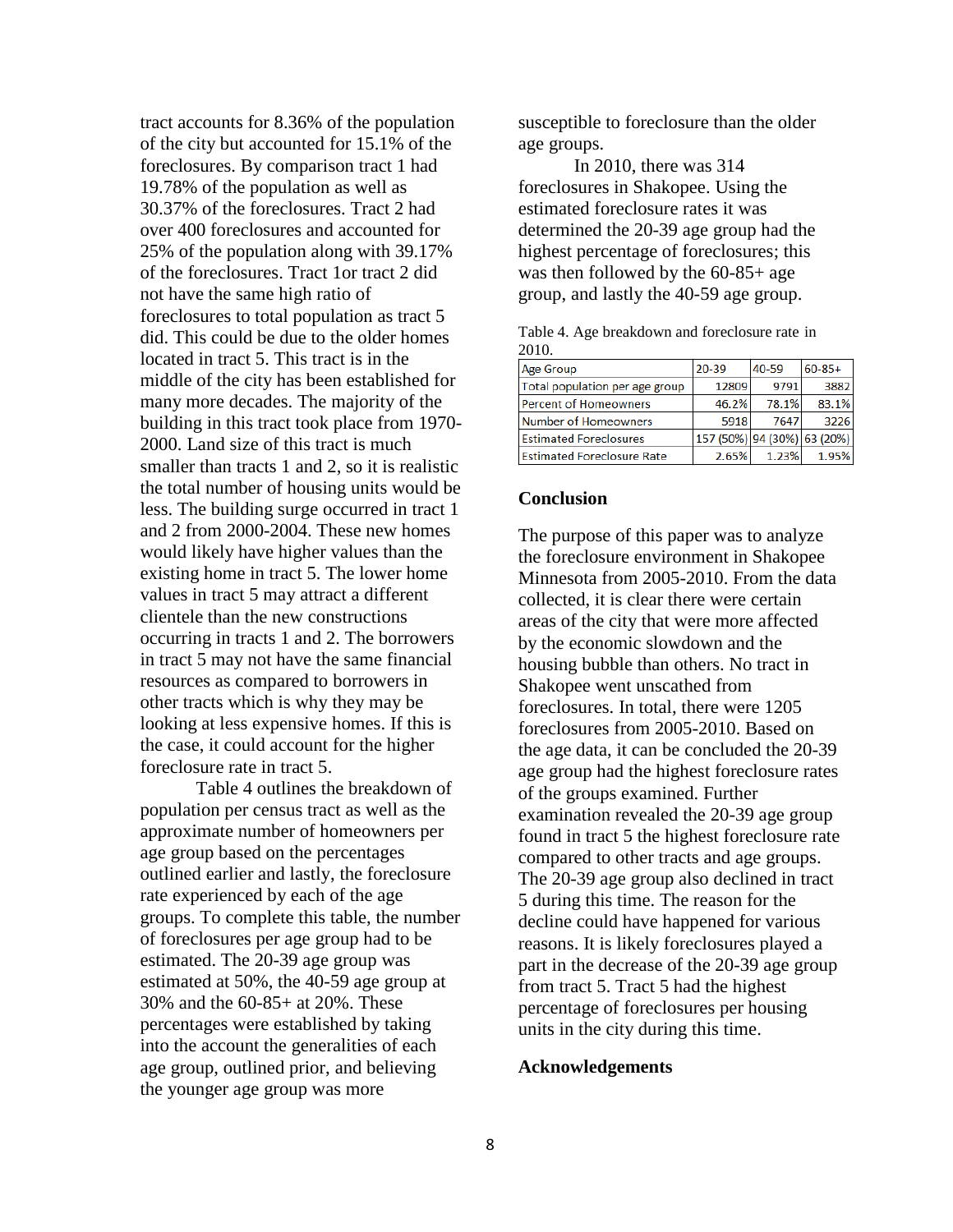I would like to thank Dr David McConville and John Ebert for their guidance through this final project, as well as the entire Department of Resource Analysis staff at Saint Mary's University of Minnesota.

## **References**

- Amromin, G., Paulson, A. 2010. Default Rates on Prime and Subprime Mortgages: Differences & Similarities. Retrieved November 11, 2011 from http://www.chicagofed.org/webpages/pu. blications/profitwise news and views/2 010/pnv\_september2010.cfm.
- Anonymous. 2010. State & County Quickfacts. Retrieved August 9, 2014 from http://quickfacts.census.gov/qfd/ states/27/2759350.html.
- Anonymous. 2010a. State & County Quickfacts: Defination of homeownership rate. Retrieved on August 9, 2014 from http://quickfacts. census.gov/qfd/meta/long\_HSG445212.h tm.
- Anonymous. 2011a. We All Pay A Price For The Foreclosure Crisis. Retrieved August 9, 2014 from http://ourfinancial security. .org/2011/02/we-all-pay-aprice-for-the-foreclosure-crisis/.
- Anonymous. 2011b. Timeline of events in the financial crisis. Retrieved on August 9, 2014 from http://usatoday30.usatoday .com/money/economy/2011-01-28 financial-crisis-timeline\_N.htm.
- Anonymous. 2014a. Retrieved July 17, 2014 from http://censusviewer.com/city /MN/Shakopee.
- Anonymous. 2014b. Retrieved July 17, 2014 from http://www.zip-codes.com /zip-code/55379/zip-code55379 censuscomparison.asp.
- Anonymous. 2014c. Retrieved September 17, 2014 from http://gis.co.scott.mn.us/ scottforeclosures.

Brown, R. 2012. Facing Foreclosure After 50. Retrieved on February 16, 2013 from http://www.nytimes.com/2012/07/19/us/f oreclosure-rates-surge-for-olderamericans-aarp-says.html? r=0.

Christie, L. 2013. Banks offering mortgages with only 5% down payments. Retrieved on September 9, 2014 from http://money.cnn.com/2013/11/05/real\_e state/down-payment-mortgages/.

- Definition of Housing Bubble. 2014. Retrieved July 17, 2014 from http://www.businessdi ctionary.com/definition/housingbubble.html.
- Heakal, R. 2013. Forces Behind Interest Rates. Retrieved on November 9, 2013 from.http://www.investopedia.com/articl es/03/ 1 11203.asp.
- Immergluck, D., and Smith, G. 2006. The External Costs of Foreclosure: The Impact of Single Family Mortgage Foreclosures on Property Values. Housing Policy Debate 17, 57–79.
- Issa, D. 2010. Unaffordable Housing and Political Kickbacks Rocked the American Economy. Harvard Journal of Law & Public Policy 2010, 407-419.
- Langfield, A. 2012. Average US Retirement Age Is 61-And Rising. Retrieved June 8, 2013 from http://www.cnbc.com/id/100744474.
- Olick, D. 2013a. Underwater Mortgage: CNBC Explains. Retrieved on June 8, 2013 from http://www.cnbc.com/id/ 100543831.
- Olick, D. 2013b. Homeowners with No Mortgage Offer Clues to Recovery. Retrieved on June 8, 2013 from http://www.cnbc.com/id/100370046.
- Robinson, E. 2010. Lawyers got it right on the foreclosure mess. Retrieved on August 9, 2014 from http://www.washingtonpost.com/wp-

dyn/content/article/2010/10/21/A R2010102104846.html.